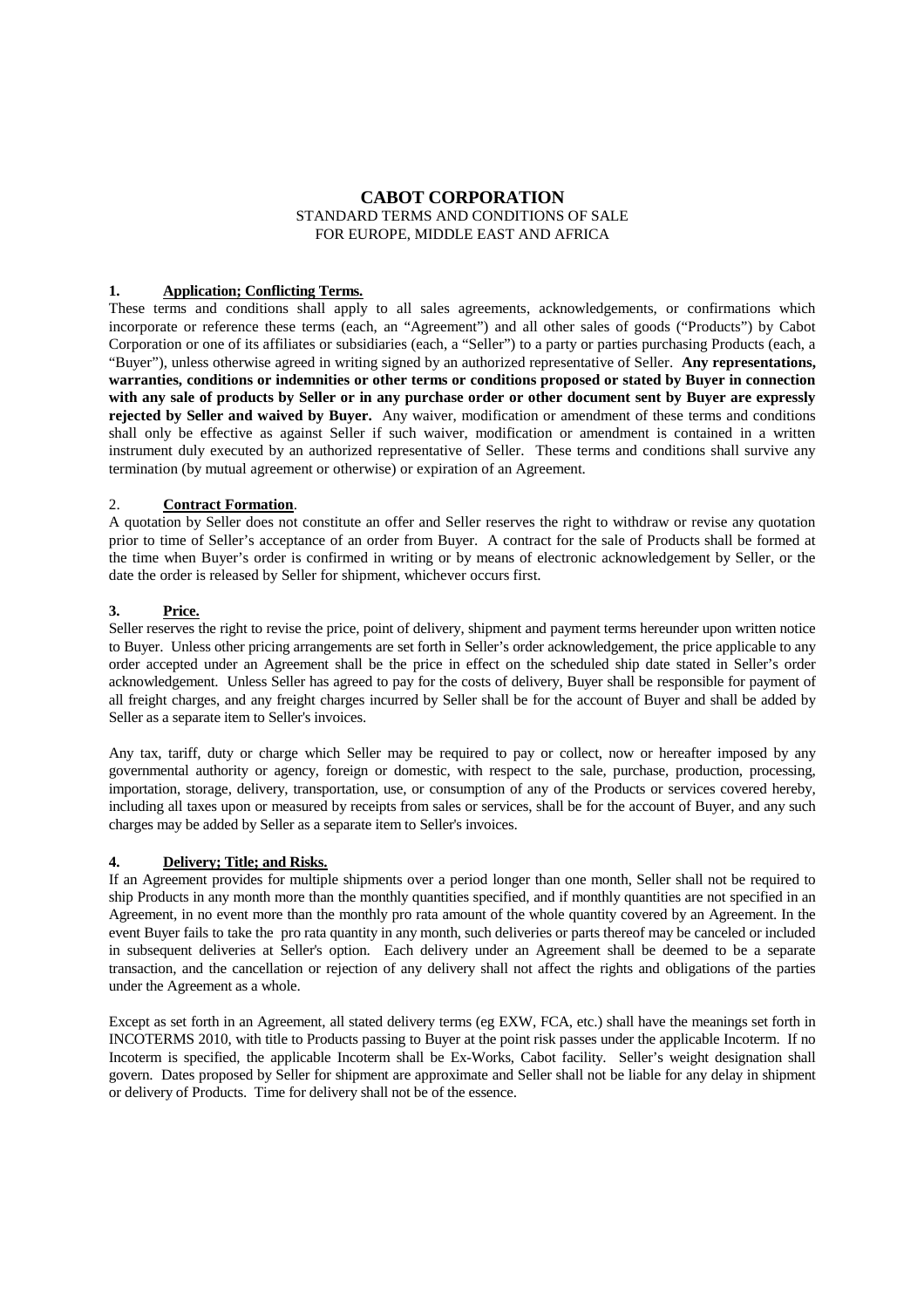# **5. Payment.**

Unless otherwise agreed in writing by Seller, invoices are issued on the date the order is released for shipment and invoices are payable in full within thirty (30) calendar days of date of the invoice and payable in the invoiced currency, free of foreign exchange fees, discounts, or other charges. Seller may alter or revoke credit terms at any time without notice. Buyer shall not have the right to suspend, retain or set off any amounts that are due. If Buyer fails to pay any invoice in full when due, or if Seller shall have any doubt at any time as to Buyer's financial responsibility or capability, Seller has the right, without prejudice to any other rights and remedies pursuant to the Agreement and by law, (i) to defer and/or decline to make further shipment(s) to Buyer, or (ii) demand from Buyer a full prepayment of any further shipments, or (iii) consider such circumstances as a final refusal by Buyer to accept further shipments hereunder. Seller reserves the right to request payment or other form of security prior to delivery, if it has doubts about Buyer's creditworthiness. If Buyer fails to pay any invoice when due, Seller may in addition charge interest for late payment as specified on the invoice on any overdue amounts.

## **6. Force Majeure.**

Seller shall not be liable for any failure to perform or delays in its performance due to forces of nature, acts of God, strikes, lockouts, acts of the public enemy, wars, blockades, acts of terrorism, insurrections, riots, epidemics, landslides, lightning, earthquakes, fires, storms, floods or washouts, acts, restraints or requirements of any government or government agency, civil disturbances, explosions, breakage or accident to machinery or lines of pipe, unavailability of raw materials or supplies, strandings, perils of the sea, the binding order of any court or governmental authority, or any other causes or contingencies, whether similar or dissimilar, beyond Seller's reasonable control (a "Force Majeure Event"). Failure to prevent or settle any labor dispute(s) or strike(s) shall not be considered a matter within the control of the Seller. In the case of a Force Majeure Event, Seller may, in its sole discretion, upon written notice to the Buyer, cancel, delay, reduce or modify its deliveries to Buyer without liability for any damages whatsoever.

## **7. Warranty; Claims; Limitation of Liability.**

(a) **Limited Warranty**. (i) Seller warrants that all Products to be supplied by Seller to Buyer shall, at the time an order is released for shipment, meet Seller's standard product specifications for such Product then in effect, or such other specifications that have been expressly made a part of an Agreement. Seller also warrants title to the Products free and clear of all liens, restrictions, reservations, security interests or other encumbrances, except for any security interest in favor of an unpaid seller of goods arising under applicable law. Claims in respect of any Products at any time sold or agreed to be sold by Seller, whether in contract, tort or otherwise (including negligence or misrepresentation), including claims on account of weight, quality, loss or damage to said Products, are waived by Buyer unless made in writing within 30 days after arrival thereof at destination. In case of a timely claim concerning quality, Buyer shall promptly furnish to Seller appropriate samples of nonconforming Product for testing and analysis. (ii) Seller makes no warranty, either express or implied, as to the accuracy or completeness of, or the results to be obtained from, any technical advice furnished or recommendations made by Seller or a representative of Seller concerning any use or application of the Products. Buyer assumes full responsibility for quality control, testing and determination of suitability of a Product for Buyer's intended application or use. The warranties set forth in this paragraph extend only to the Buyer.

(b) **Disclaimer of Other Warranties Representations and Conditions**. THE LIMITED WARRANTY ABOVE SETS FORTH THE SOLE WARRANTY OF SELLER WITH RESPECT TO ANY PRODUCTS AT ANY TIME SOLD TO BUYER OR ANY TECHNICAL ADVICE FURNISHED OR RECOMMENDATIONS MADE BY SELLER. ALL OTHER WARRANTIES AND REPRESENTATIONS AND CONDITIONS OF ANY KIND, WHETHER EXPRESS OR IMPLIED, AND WHETHER ARISING UNDER STATUTE OR UNDER CONVENTION, ARE HEREBY EXPRESSLY EXCLUDED AND DISCLAIMED, INCLUDING WITHOUT LIMITATION WARRANTIES OF MERCHANTABILITY OR FITNESS FOR A PARTICULAR PURPOSE OR NON-INFRINGEMENT OF THIRD PARTY INTELLECTUAL PROPERTY RIGHTS. THIS SHALL APPLY WHETHER THE PRODUCTS ARE USED ALONE OR IN COMBINATION WITH OTHER SUBSTANCES OR MATERIALS, EVEN IF THE PURPOSES OR USES OF THE PRODUCTS BY BUYER ARE KNOWN BY SELLER OR IF SELLER HAS BEEN INVOLVED IN THE ANALYSIS OF THE PURPOSES OR USES OF THE PRODUCTS OR HAS PROVIDED ANY RECOMMENDATIONS, ASSISTANCE OR INSTRUCTIONS IN CONNECTION THEREWITH. BUYER ACCEPTS AND ASSUMES ALL RESPONSIBILITY, RISK AND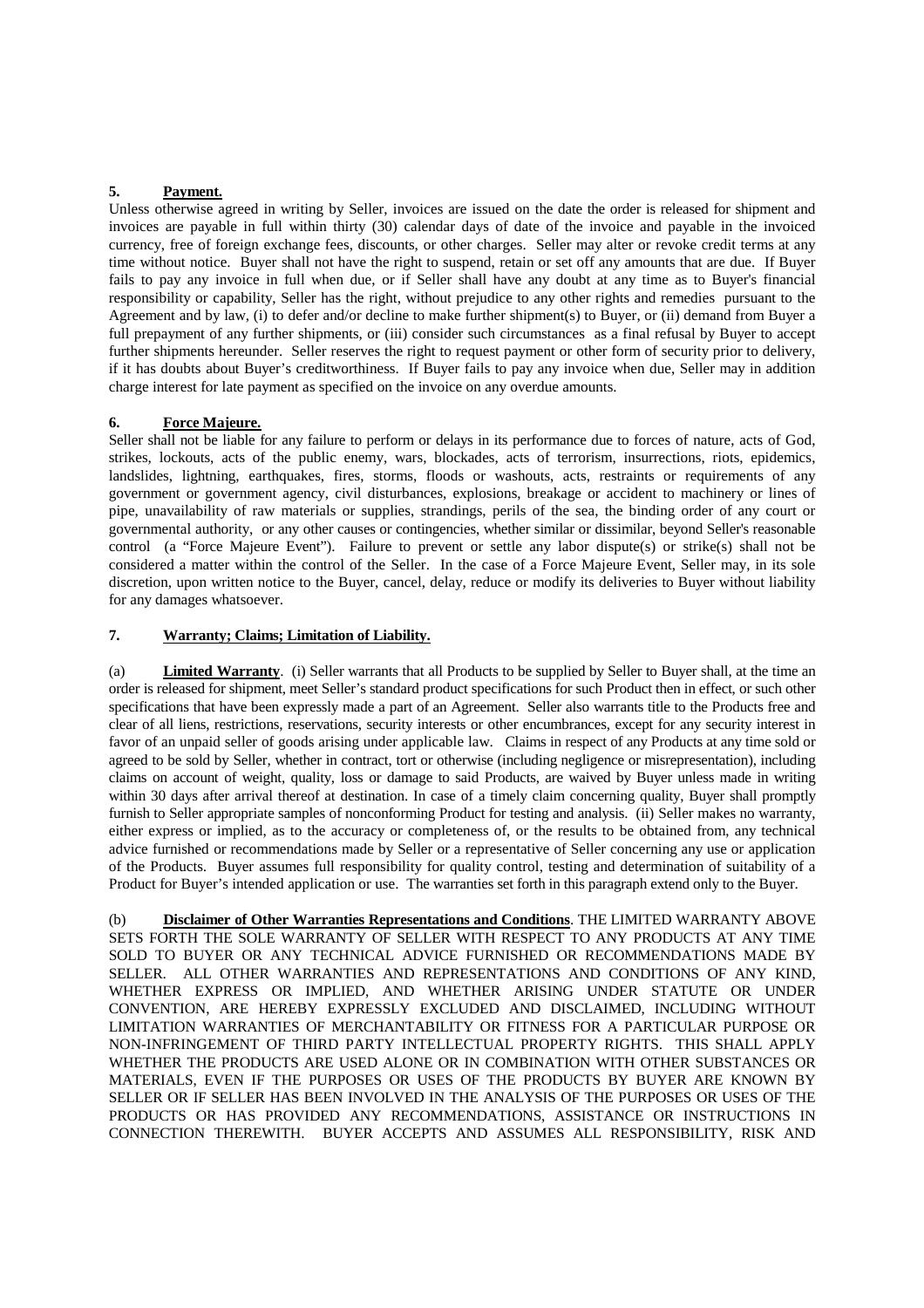LIABILITY FOR, AND AGREES TO DEFEND, INDEMNIFY AND HOLD SELLER HARMLESS FROM AND AGAINST, ANY CLAIMS OR LIABILITIES RELATING EITHER TO BUYER'S USE OF THE PRODUCTS OR ANY GOODS MANUFACTURED BY BUYER CONTAINING ANY OF THE PRODUCTS.

(c) **Limitation of Remedies** Seller's liability, and Buyer's sole remedy, for any claim in respect of any Products (expressly including Seller's breach of any warranty obligation set forth in Paragraph 7(a) above), at any time sold or agreed to be sold by Seller, is limited to, at Seller's option (i) replacement of the particular quantity of nonconforming Product or (ii) refund of the purchase price of the particular quantity of nonconforming Product, less the value, if any, to Buyer of the nonconforming Product. No claim or recovery by Buyer of any kind (whether as to Product delivered or for non-delivery of Product) shall be greater than the purchase price of the Product to which the claim relates. TO THE MAXIMUM EXTENT PERMITTED UNDER LAW, IN NO EVENT SHALL SELLER BE RESPONSIBLE OR LIABLE TO BUYER OR ANY THIRD PARTY UNDER ANY THEORY OF LAW FOR ANY DIRECT, INDIRECT, SPECIAL, INCIDENTAL OR CONSEQUENTIAL DAMAGES (INCLUDING BUT NOT LIMITED TO ANY LOSS OF PROFITS, LOSS OF GOODWILL, BUSINESS INTERRUPTION, LOSS OF REVENUE, MISSED SAVINGS OR OTHER ECONOMIC LOSS) EVEN IF ADVISED OF THE POSSIBILITY THEREOF.

(d) **Material Safety Data Sheets and Warnings** Buyer acknowledges and represents that it has received, read and understands the Material Safety Data Sheet(s) ("MSDS(s)") for the Product(s) and will read and undertake to understand any subsequent MSDS(s) or written warnings provided by Seller from time to time and undertakes to exercise the degree of care required to protect persons and properties from all hazards of the Products disclosed in the MSDS(s) or warnings, including but not limited to (i) warning the employees of Buyer and its affiliates who may become exposed to the Product of the said hazards of the Product, providing such employees with the latest copies of the MSDS(s) and providing necessary and appropriate safety equipment and taking appropriate measures to assure that such safety equipment is adequately maintained and properly used, and (ii) warning third parties who may purchase or come into contact with the Product or who handle or transport the Product on behalf of the Buyer of the aforesaid hazards. Seller's Products are not tested for safety or efficacy in any applications intended for contact with or ingestion in the human body, including, but not limited to, water or food, or contact with water or food, tobacco, pharmaceuticals, cosmetics, and medical applications, unless otherwise stated in Seller's MSDS(s) or in Seller's Product literature available on Seller's website www.cabotcorp.com.

## 8. **Intellectual Property.**

(a) If a Product itself, as and when sold at Seller's product specifications, becomes the subject of a claim for patent infringement, Seller may, at its sole option and expense, either (i) replace or modify such Product, (ii) provide for the return of the Product and refund the purchase price paid by Buyer, or (iii) procure for Buyer the right to continue to use such Product. The foregoing states Seller's entire obligation and liability with respect to any and all intellectual property claims. Seller reserves the right, without liability to the Buyer, to discontinue deliveries of any Product or terminate an Agreement with respect to any Product, if in the reasonable opinion of the Seller, such Product's manufacture, sale or use would infringe any third party intellectual property right now or hereafter issued.

(b) Buyer shall defend, indemnify and hold harmless Seller from and against all loss, costs, expenses, damages and liability of any kind arising out of any claims of infringement or alleged infringement of any patent or other intellectual property right with respect to (i) the use of Products in any application by Buyer or its affiliates, contract manufacturers or customers, including but not limited to the use of Products alone or in combination with other substances or components; (ii) any modification to the Products by Buyer or its affiliates, contract manufacturers or customers; or (iii) Products furnished, or methods used, by Seller in accordance with the specifications or instructions furnished by or expressly or implicitly prescribed by Buyer.

(c) Nothing herein shall be construed as granting a license to use Seller's trademarks without the express prior written permission of an authorized representative of Seller.

# 9. **Miscellaneous.**

Buyer may not assign its rights and obligations under an Agreement without the prior written consent of Seller. Seller may at any time assign its rights and obligations under an Agreement without the consent of the Buyer. An Agreement will be binding upon and inure to the benefit of the parties' successors and permitted assigns. If any